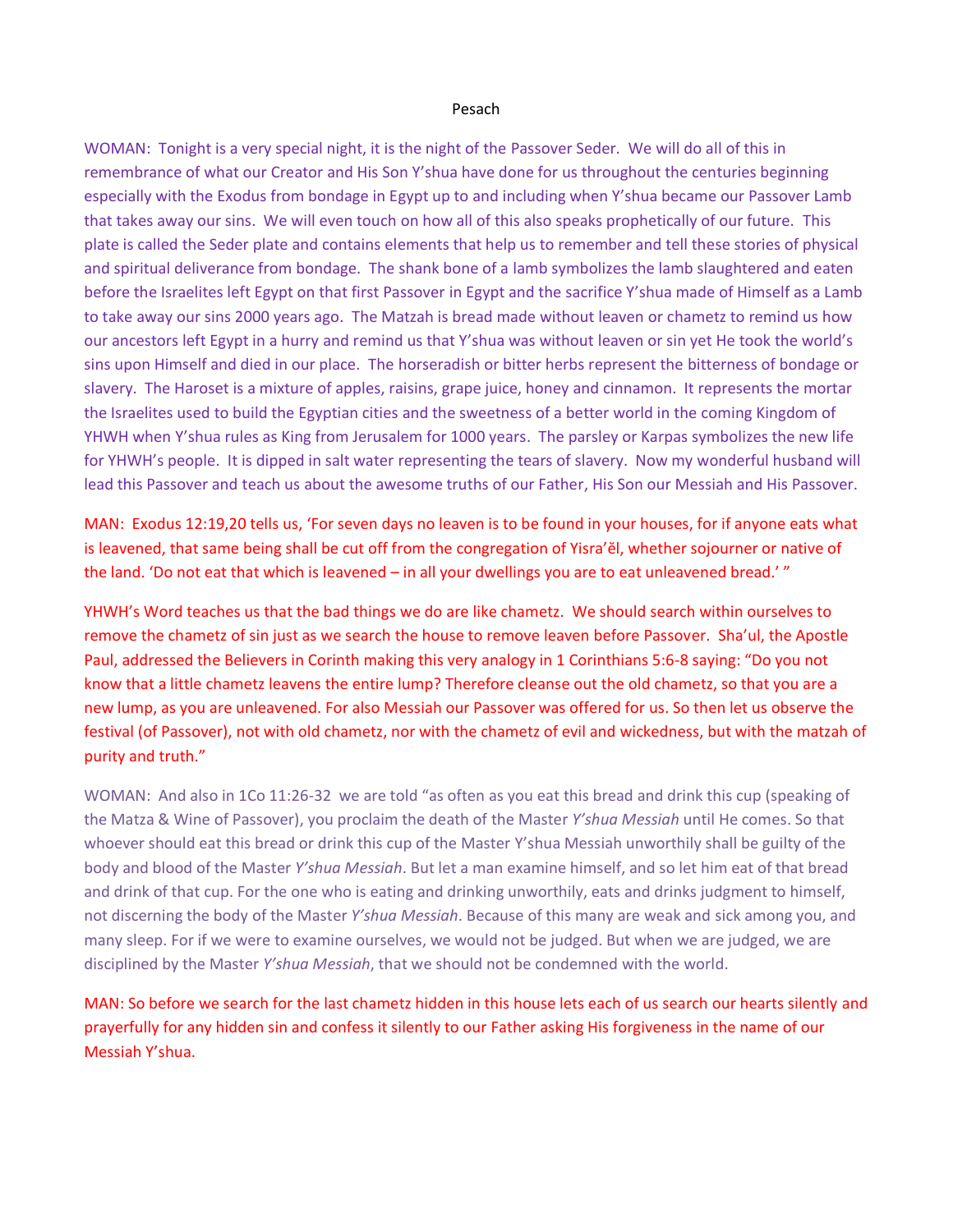WOMAN: Father in the Name of Y'shua we ask that you show each of us the leaven or sin hidden in our hearts that we would turn from it and confess it to you asking for your forgiveness and that we would also pray for anyone that may have wronged us or that we may have wronged. *(Several minutes of silence.)*

### MAN: Now let us all bless our Creator and Father together:

EVERYONE: Blessed are You, YHWH our Elohim, King of the Universe, Who has sanctified us with Your Commandments, and instructed us concerning the removal of chametz or leaven. Amen

### *(Now everyone follows Dad as he searches for and burns the chametz in the fire)*

MAN: We are told of the Passover in Exodus 12:14, "This will be a day for you to remember and celebrate as a festival to YHWH, from generation to generation, you are to celebrate it…" So tonight is a very special meal with special foods, practices and scripture readings that remind us of two very special true stories. The first one happened many years before Y'shua. Our Father instructed us to meet as we are now and have the older people tell the younger people how He delivered Moses and the Hebrew people from Egyptian bondage. The second one is a very special true story about Y'shua. The first story of how our Father delivered our Hebrew ancestors was a picture of how Y'shua would deliver us from our bondage to sin. If you listen carefully you will see how the two stories are so much alike. Now we will begin our Passover Seder as Mother lights the candles.

WOMAN: Blessed are You, YHWH our Elohim, King of the universe, You have sanctified us by Your Word and given us Y'shua our Messiah the Light of the World, and commanded us to be a light to those around us. As a woman begins the Seder by bringing light to the table let us remember that our Elohim used a woman to bring forth our Messiah, the Light of the World.

EVERYONE: Blessed are You, YHWH our Elohim, King of the universe, Who has kept us alive, sustained us, and brought us to this time. May our homes be consecrated, O Elohim, by the light of Your countenance shining upon us in blessing, and bringing us peace.

As believers in Y'shua we also pray blessed are you YHWH our Elohim, King of the universe, Who has called us from all peoples, and written His commandments on our hearts through the New Covenant. You YHWH have lovingly given us seasons for rejoicing to remember your miracles from generation to generation. This Feast of Matzot is the Season of our Freedom, a set-apart gathering commemorating the departure from Egypt and our redemption from sin through Y'shua's death and resurrection. Blessed are you O YHWH who sanctifies His redeemed. Amen

MAN: There are four times we will drink from wine during this Seder, two times before dinner and two times after dinner. The four cups represent four expressions of redemption mentioned in the Bible in Exodus 6:6-7. YHWH tells Moses to tell the people of Israel, "Say, therefore, to the children of Yisra'ĕl, 'I am יהוה, and I shall bring you out from under the burdens of the Mitsrites, and shall deliver you from their enslaving, and shall redeem you with an outstretched arm, and with great judgments, and shall take you as My people, and I shall be your Elohim. And you shall know that I am יהוה your Elohim who is bringing you out from under the burdens of the Mitsrites." -bring, deliver, redeem, and take.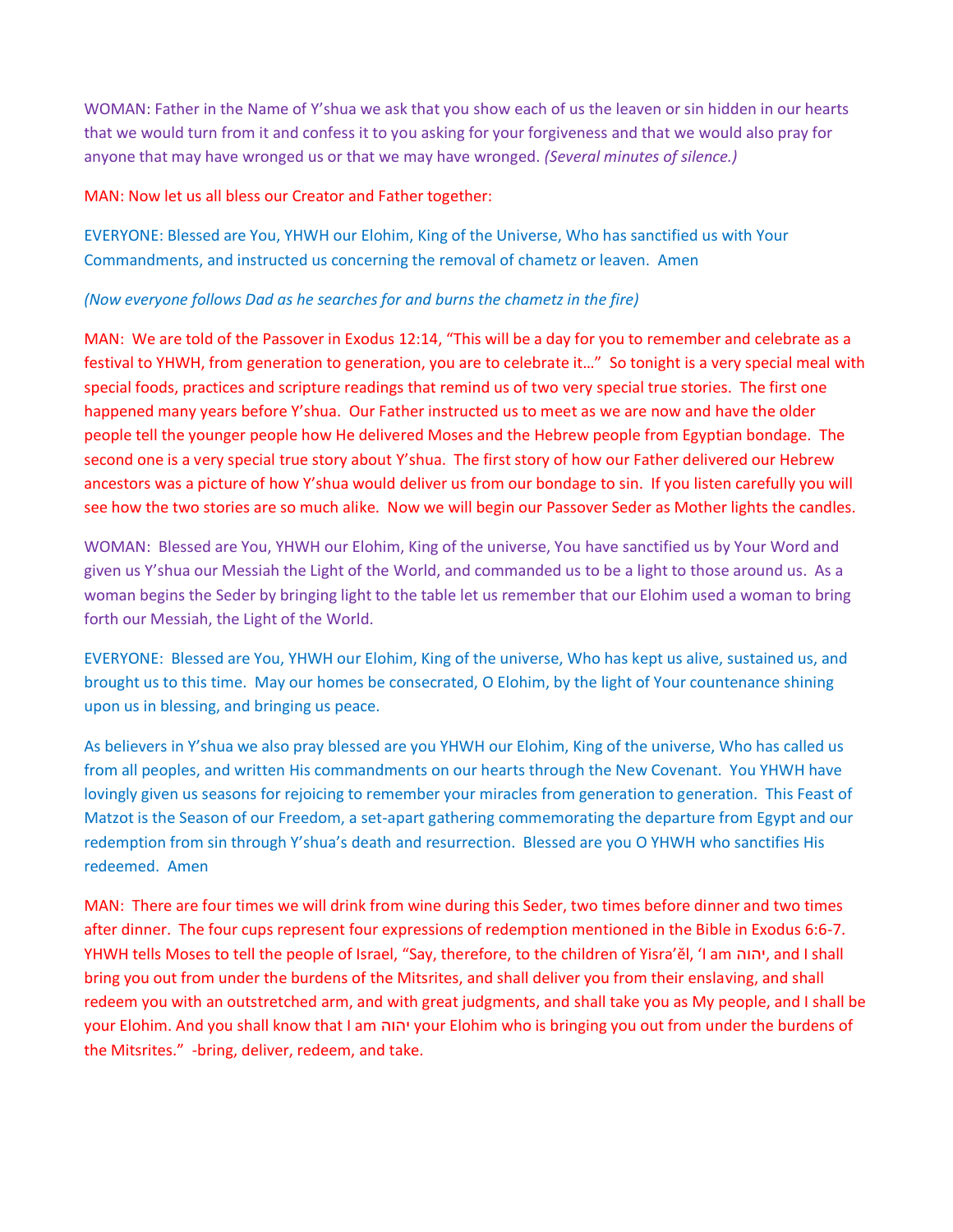WOMAN: The first of these four cups is the Cup of Sanctification, the second is the Cup of Judgment, the third is the Cup of Redemption, and the fourth is the Cup of the Kingdom.

During this Passover we will remember the Words of Y'shua at His last Passover meal with His disciples: **Luk 22:17-20** taking the cup and giving thanks, Y'shua said, "Take this and divide it among yourselves, for I say to you, I shall certainly not drink of the fruit of the vine until the Kingdon of Elohim comes." And taking bread, giving thanks, Y'shua broke it and gave it to them, saying, "This is My body which is given for you, do this in remembrance of Me." Likewise the cup also, after supper, saying, "This cup is the renewed covenant in My blood which is shed for you." Let us remember and honor our Messiah who came and willingly laid down His Life for each of us as we eat the Matza representing His Body broken for us and drink the Wine representing His Blood shed for us during this Passover meal.

EVERYONE: Blessed are You YHWH, our Elohim, King of the universe, Who has chosen us out of all the people of the world and made us set-apart through Your Word our Y'shua. With love You have given us commandments to follow, festivals for rejoicing, holidays for gladness, and this Feast of Passover, an anniversary to remember our freedom, and this season of deliverance to remember the departure from Egypt AND most importantly of all to remember Your Salvation, Your Son, Your Word Made Flesh, Y'shua our Messiah who died for our Sins so that we could be reconciled to You being reborn into your Family! You have chosen us. You have given us this Set-Apart Festival with loving kindness and blessed us with your favor. This Cup is a symbol of joy. As we drink this cup we are reminded of the joy which is ours as a result of our salvation our Y'shua!

MAN: *(do not drink yet)* Let us lift the First Cup, the Cup of Sanctification, together and bless YHWH!

EVERYONE: Blessed are You, YHWH our Elohim, King of the universe Who creates the fruit of the vine. Amen. *(Everyone drinks the First Cup)*

MAN: We now come to the part of the Seder in which we each other's feet. "Rachtzah" means washing. This is a symbolic act of purification in imitation of the priests who had to wash before approaching the alter of YHWH. This is also a reminder that Y'shua humbled Himself the night before Passover by washing the feet of the disciples. When He finished washing their feet He then said, "if I, Master and Teacher, have washed your feet, you also ought to wash one another's feet. For I gave you an example, that you should do as I have done to you. Truly, truly, I say to you, a servant is not greater than his master, nor is an emissary greater than he who sent him. If you know these teachings, blessed are you if you do them." *(Everyone washes feet)*

EVERYONE: YHWH we pray that our hearts also will be clean before You and not just our feet.

MAN: Let each of us take a sprig of parsley or Karpas and dip it in the salt water *(do not eat it yet)*. Blessed are You, YHWH our Elohim, King of the universe, Who creates the fruit of the earth. Amen.

EVERYONE: As we eat this vegetable, we recall all good gifts come from our Father in Heaven. We remember that our ancestors were farmers. With the salt water we also recall the tears shed from suffering under bitter slavery, and give thanks that Elohim heard the cries of the Hebrew slaves and even more importantly we remember with tears how our Messiah willingly bled and died for each one of us. As we partake of this parsley dipped in salt water, we remember that even the sweetness of life may be immersed in tears, and we thank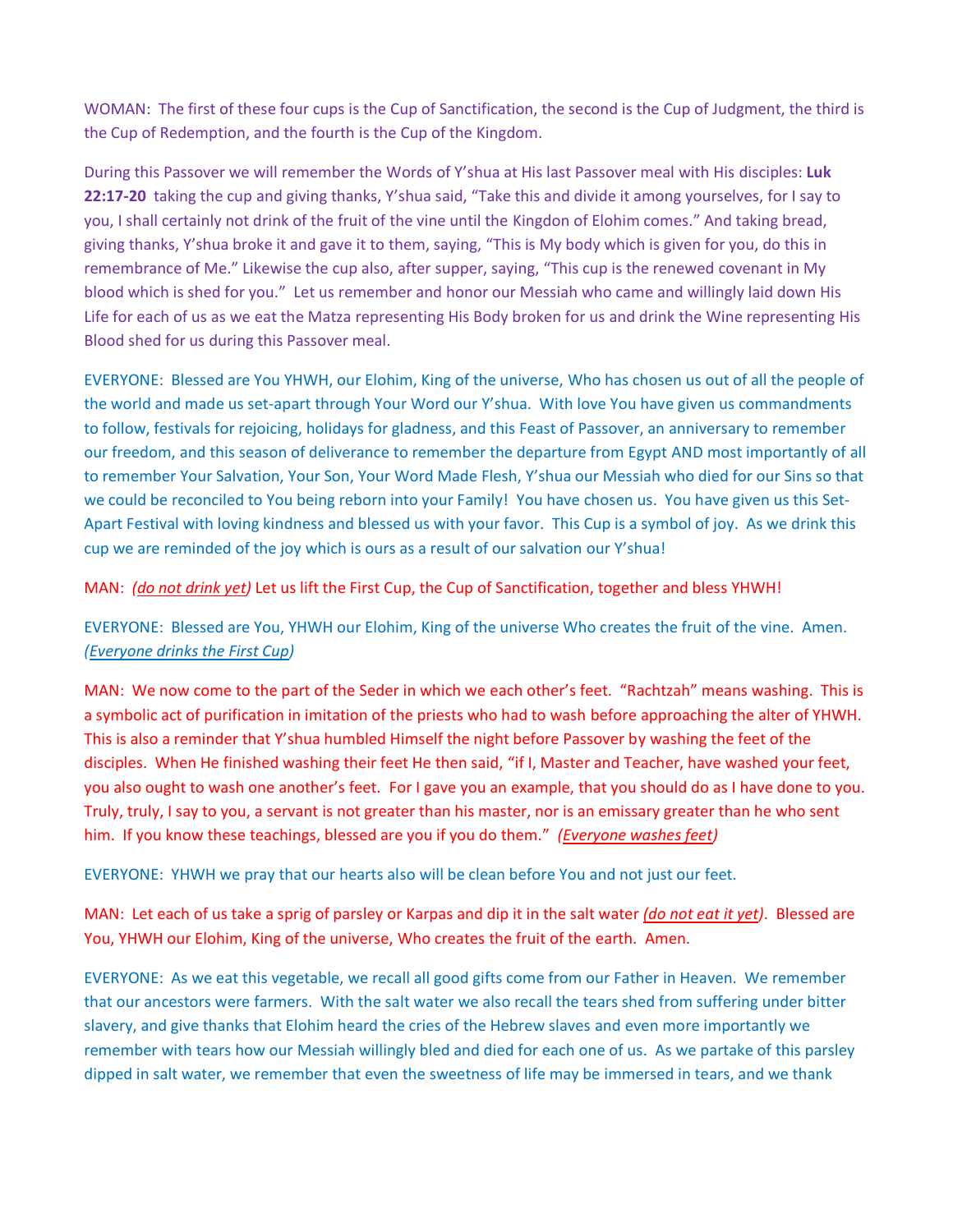Elohim that through much suffering, He has made a People, a Nation, and made us His Resurrection through our Messiah Y'shua.

MAN: Let us eat the parsley together.

MAN: *(taking the matzah tosh containing the three matzot)* In the ceremony of breaking, or "yachatz," I break the middle matzah in two and remove one half, which I will hide. This portion is the "Afikomen." *(Replace the other half of matzah in the "tosh" and put it down.*) Matzah is unleavened bread, see how flat it is. In the Bible leavening is a picture of sin so unleavened bread is a symbol of having no sin.

WOMAN: This unleavened bread is a picture of Y'shua who had no sin. He is the bread of life. Y'shua said in John 6:48-51, "I am that bread of life. Your fathers did eat manna in the wilderness, and are dead. This is the bread which cometh down from heaven, that a man may eat thereof, and not die. I am the living bread which came down from heaven: if any man eat of this bread, he shall live for ever: and the bread that I will give is my flesh, which I will give for the life of the world."

*MAN: (Demonstrating with the napkin and the broken half of matzah)* We wrap this half and "bury" it symbolically. Now if the children will cover their eyes, I will hide it somewhere in the room to be found and "ransomed" later in our Seder. *(Leader will hide the matzah)*

WOMAN: Now regarding the three matzot that were wrapped together there are various explanations for this tradition. The Rabbis call the three a unity, representing the patriarchs –Abraham, Isaac, and Jacob. Believers in Y'shua see a profound picture of YHWH the Father, the Son and the Set-Apart Spirit. The middle matzah, representing the Son, Y'shua, whose body was afflicted and bruised-was pierced and striped, and like the matzah, was without chametz (sin). Y'shua's body was wrapped for burial as we wrapped our "Afikomen" tonight and hid it from sight, He also was hidden from our sight, for three days and three nights, to be revealed later. We will elaborate further on this interesting mystery when our afikomen is ransomed toward the end of our Seder!

EVERYONE: We thank you, Father, for Your goodness to us. May we show like goodness to others. May our brothers and sisters wherever they are, remember the liberty our Messiah procured for them, knowing that no physical bondage can destroy freedom in Him. May His ancestral People in Israel and scattered throughout the world speedily come to know His fullness and truth.

# MOTHER *(refill all cups but do not drink)*

MAN: Exodus 12:26 says, "…when your children ask you, 'what does this ceremony mean to you? Then tell them…" The very essence of the biblical observances is to pass from generation to generation the miracles and faithfulness of our Elohim. Therefore, it is both a duty and a privilege to answer these four questions posed by our son, as we recount the wonderful works of our mighty Elohim.

SON: On all other nights we eat bread or matzah. *On this night why do we only eat matzah?* On all other nights we eat all kinds of vegetables. *On this night why do we eat bitter herbs?* On all other nights we do not dip our vegetables even once. *On this night why do we dip twice?* On all other nights we eat our meals sitting. *On this*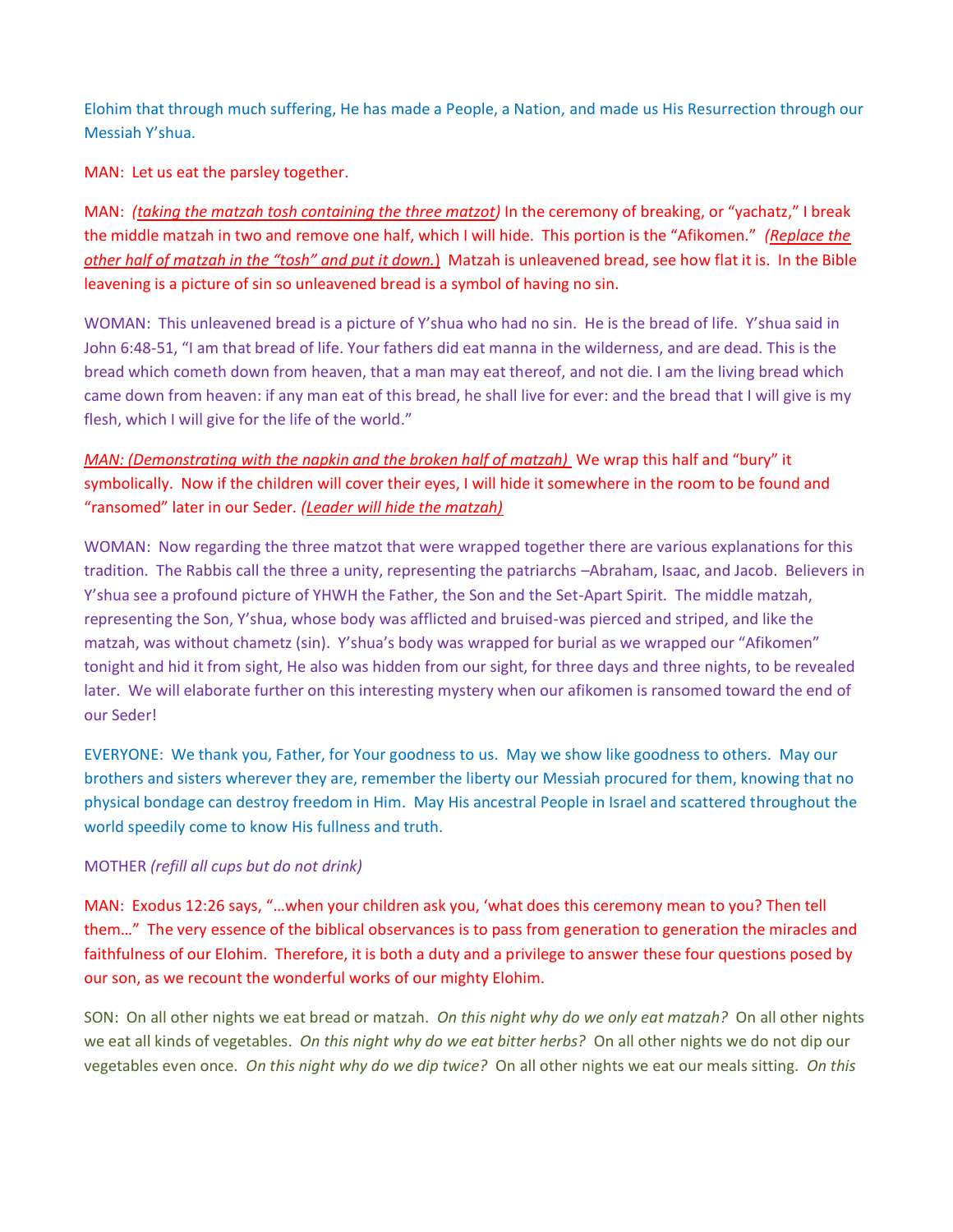*night why do we only recline?* On all other nights we eat with our shoes and belts off. *On this night why do we eat with our pants girded and our shoes on?*

WOMAN: Tonight is different because we remember that our people were slaves in Egypt under Pharaoh, and our Elohim brought us out with strength and the might of His Hand! If our Father had not brought us out, we would still be slaves in Egypt. We would not be a People. And in the fullness of time, came the Lamb of Elohim, a son of Jacob, and in Him, we have our redemption. It is a story of our Father's love and justice and care – for those who are poor and whose hope is in Him.

The matzah reminds us of the haste in which our ancestors left Egypt, for the dough had not the time to rise, but baked hard and flat in the desert sun and now we remember the matza as the sinless body of Y'shua our Messiah that was beaten and broken for our sins. The bitter herbs remind us of the bitterness of the bondage of slavery. We remember also that Messiah, our Passover, set us free from the bondage of sin.

MAN: We dip twice –first as a symbol of replacing our tears with joy, and second to season the taste of bitterness, knowing that Y'shua is our sweetness in the bitter times of life. Reclining is a symbol of the free man who can eat in leisure. So these pillows remind us of our freedom, for in trusting Elohim completely we are secure and set free.

WOMAN: We eat with our shoes on and belts girded as the children of Israel were commanded to in Exodus 12:11, "And thus shall ye eat it; with your loins girded, your shoes on your feet, and your staff in your hand; and ye shall eat it in haste: it is the LORD'S Passover." This is a reminder to us to be ready for the soon returning of our Master and Savior, Y'shua, to regather us, the seed of Israel, from all the lands where we have been scattered. Jeremiah 23:7 says, "Therefore, see, the days are coming," declares יהוה," when they shall say no more, 'As יהוה lives who brought up the children of Yisra'ĕl out of the land of Mitsrayim,' but, 'As יהוה lives who brought up and led the seed of the house of Yisra'ĕl out of the land of the north and from all the lands where I had driven them.' And they shall dwell on their own soil."

MAN: The Passover Story and the Exodus from Egypt are very prophetic pictures of things to come. Joseph, who was sold into slavery to the Egyptians by His brothers, was a picture of Y'shua who was also sold by His brothers to gentiles to be put to death. To avoid a terrible famine, Elohim led our first ancestors, Joseph's family, to the land of Egypt to find food where they eventually became slaves. Likewise to avoid our complete destruction when our later ancestors sinned against Elohim constantly with pagan idols they were instead scattered to be slaves among the nations until our Messiah will again redeem and gather us back to Him.

WOMAN: Then just as Joseph, when he was raised to power, was not recognized at first by His brothers, Y'shua was not recognized by most of His brothers when He was raised from the dead. Then as Joseph's true identity was finally revealed to his brothers once they repented so also will Y'shua's true identity be revealed to His brothers when they repent.

MAN: The life of Joseph is a picture of Y'shua's first coming, in that he began as a Hebrew was sold to the gentiles and took on a gentile identity. Y'shua came the first time as a Jew but was sold by His brothers to the gentiles and was made by them to look like and take on gentile characteristics. Likewise the life of Moses who led Elohim's children out of bondage took up where Joseph left off and began his life looking like a gentile but when he was sent back to Egypt to free Elohim's children he went back as the Hebrew he really was. So likewise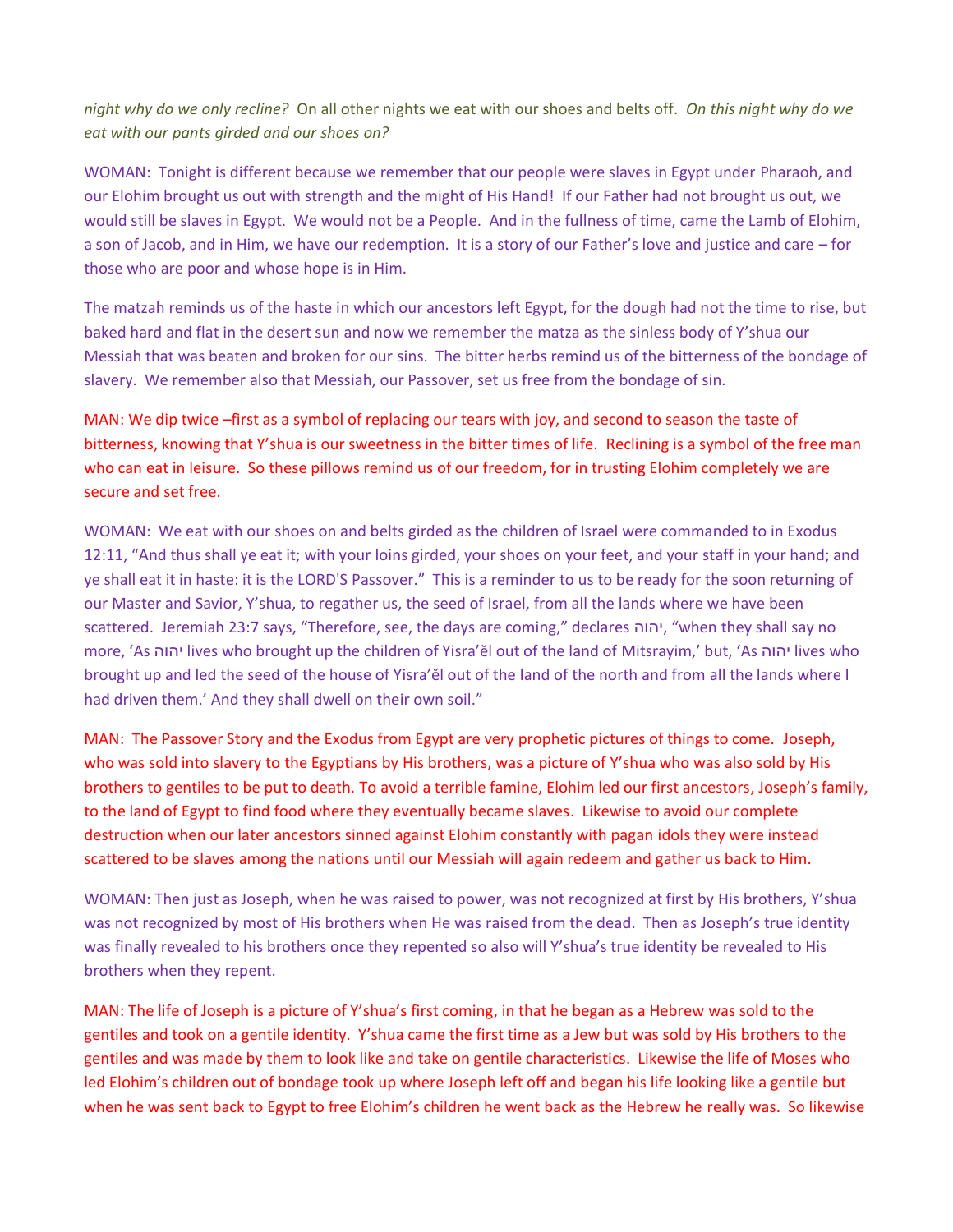when Y'shua returns to gather and lead His people out of bondage back to the Promised Land, He will be coming back revealed to His people as He really was and is, a Hebrew who follows Torah.

WOMAN: The redemption of Israel from Egypt had to begin by them obeying in faith by putting the blood of a lamb on the doorposts of their homes. So also our redemption begins by spiritually putting the Blood of Y'shua on our hearts by faith. Then the children of Israel obediently crossed through the Red Sea just as we obediently follow Y'shua in baptism through water as well. On the other side of the Red Sea after 'baptism' on their way to the Promised Land the next test the Children of Israel faced was obedience to the Sabbath. Likewise once we are redeemed by the Blood and baptized in water we also should be obedient to the Sabbath. YHWH promised blessings and healing to the Children of Israel for obedience and those blessings and healing are also promises to us for obedience as well! We are also on a journey to the promised land of His Kingdom!

MAN: As we know from the Exodus account the Egyptians did not want to let YHWH's people go. Pharoah instead said, "Who is this Elohim that I should obey him and let Israel go?" Moses told Pharaoh if he didn't let the people go, great plagues would come upon Egypt in judgment. Pharaoh did not listen and YHWH did send ten horrible plagues.

We diminish some of our cup now as we recite each of the plagues together. As we recount each plague, let us dip a little finger into our cup and allow a drop of wine to fall on our napkin, reducing the fullness of our cup of joy this night as we remember the terrible cost the Egyptians had to pay for their disobedience.

EVERYONE: BLOOD (drop), FROGS (drop), LICE (drop), BEASTS (drop), BLIGHT ON LIVESTOCK (drop), BOILS (drop), HAIL (drop), LOCUSTS (drop), DARKNESS (drop), DEATH OF FIRSTBORN (drop)

MAN: Let us recite Psalm 113 and praise YHWH!

EVERYONE: Praise Yah! Praise, O servants of יהוה, Praise the Name of יהוה !Blessed be the Name of יהוה, now and forever! From the rising of the sun to its going down, The Name of יהוה is praised. יהוה is high above all nations, His esteem above the heavens. Who is like יהוה our Elohim, Who is enthroned on high? He looks down on the heavens and in the earth; He raises the poor out of the dust, Lifts the needy from a dunghill, To make him sit with the nobles, With the nobles of His people, Causing the barren woman to dwell in a house, A rejoicing mother of children. Praise Yah! HalleluYah!

MAN: Let us lift our second cup, the Cup of Judgment, together. *(Do not drink yet)* In Luke 22:42-44 when Y'shua went to pray in the Garden of Gethsemane, He prayed, "Father, if thou be willing, remove this cup from me; nevertheless, not my will, but yours be done." And there appeared an angel unto Him from heaven, strengthening Him, And being in agony He prayed more earnestly: and His sweat was as it were great drops of blood falling down to the ground.

WOMAN: Remember again Y'shua's Words in Matthew 26:28, "Drink ye all of it, For this is my blood of the new covenant, which is shed for many for the remission of sins." Y'shua accepted this Cup of Judgment in our place that is why with this cup we will remember His Blood that was shed for us. We drink this Cup tonight in remembrance of the punishment we deserve but that He took on our behalf. Let us bless YHWH and our Messiah Y'shua!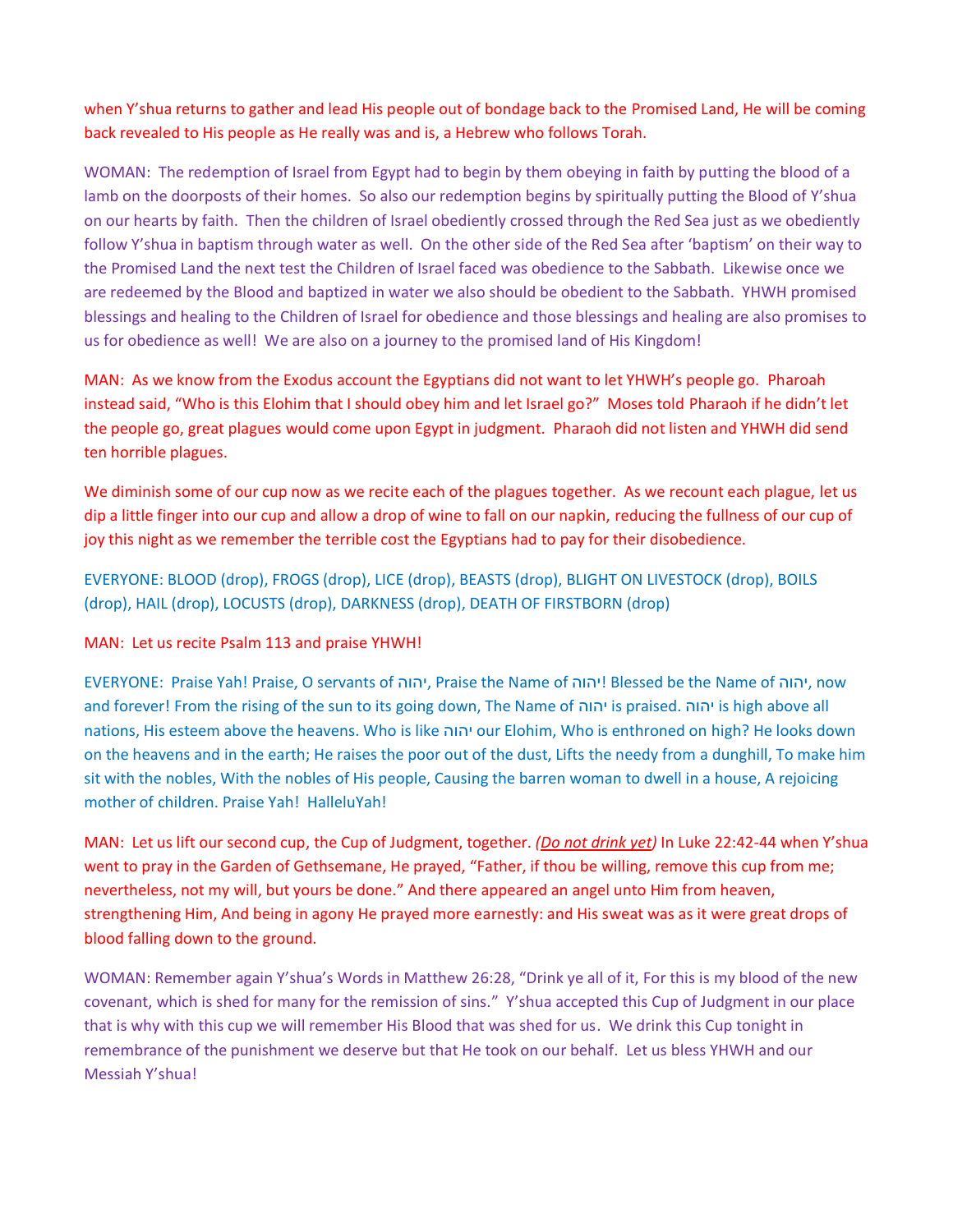EVERYONE: Blessed are You, YHWH our Elohim, King of the universe, Who creates the fruit of the vine and blessed be your Son, Your Word made Flesh, Y'shua Messiah. Amen. *(All drink Second Cup together)*

EVERYONE: And in the fullness of time He brought forth our Messiah, the true bread that came down from Heaven, the manna of our lives, and the fulfillment of the Law- The Way, the Truth and the Life. He tenderly cares for us, protects us, and leads us, for we are aliens and strangers, a priestly People of Elohim. How great and numerous are the kindnesses which our Father has shown us. For each act of goodness we are grateful.

WOMAN: In preparation for the meal we recite the blessing:

EVERYONE: Blessed are you, YHWH our Elohim, King of the universe, You have sanctified us by Your Word. Please cleanse us that we may have clean hearts before you. We ask that you bless our meal and this night for Your Glory and the Glory of Y'shua your Messiah. Amen.

MAN: *(distribute the upper matzah and remaining middle matzah to all)* Blessed are you YHWH our Elohim, King of the universe, Who brings forth bread from the earth and has sanctified us and commanded us to eat unleavened bread and we eat this Matza in remembrance of Y'shua Messiah. Amen.

WOMAN: On Passover, we are commanded to eat bitter herbs. As sweet as our life of freedom in Y'shua Messiah is today, let us remember the bitterness of past generations for the Children of Israel in the land of Egypt. As we put a small amount of horseradish on a piece of matzah, let us allow the bitter taste to bring tears to our eyes and allow compassion to come into our hearts for those who suffered, and for the suffering which our Savior suffered on our behalf.

EVERYONE: *(take a bite of the matzah with the horseradish on it)* Blessed are you, YHWH our Elohim, King of the universe Who has sanctified us and has commanded us to eat bitter herbs. Amen.

MAN: On all other nights, we don't even dip once in bitter herbs, but on this night we dip twice. Over the centuries the charoset – the sweet apple mixture- has been added to our Seder to symbolize the mortar with which the Israelites toiled to build Pharaoh's treasure cities. Let us put some horseradish on a piece of matzah, but this time, let us dip a second time into the sweet charoset, and remember that even bitter circumstances are sweetened by the hope we have in our Messiah. Let us all eat it together. *(everyone dips in charoset and eats)* Thank you Father for this night and this food we are about to eat, please bless this food to our bodies and this night to our souls for nourishment of both. In Y'shua's name we pray. Amen

#### BREAK FOR THE MAIN MEAL

AFTER THE MEAL IS eaten, the children now search for the Afikomen and the leader will "redeem" it by giving the child a gift or coin in exchange. The matzah is then broken into as many small pieces as necessary, and distributed to each guest.

WOMAN: The Afikomen was the substitute for the Passover Lamb, which in days of old, was the final food of the Seder feast. Surprisingly, the word "Afikomen" is the only Greek word in the Passover Seder. Everything else is Hebrew. It is a form of the Greek verb ikneomai, which means literally 'I CAME'. As we partake of the Afikomen, we realize that it was at this point of Y'shua's celebration of the Seder with His disciples that He instituted the 'Lord's Supper' as a perpetual memorial of His fulfilling of Passover. He is the Living Bread that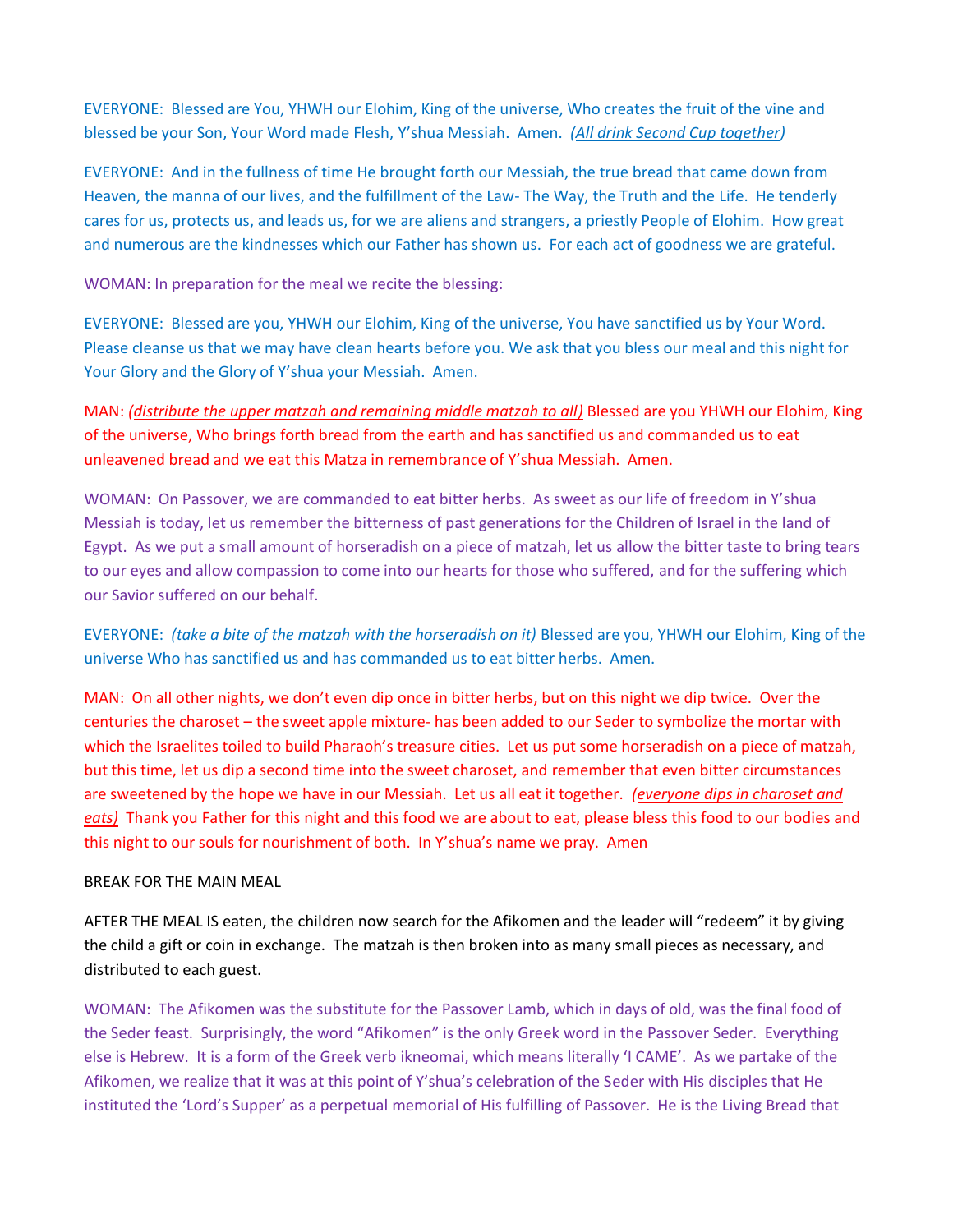came down from Heaven, given for us. With His blood He purchased our freedom from sin and death. We are grateful and will ever remember Y'shua's voluntary sacrifice in our celebration with humble thanksgiving.

# *The Third Cup – (The cups are filled the third time.)*

MAN: The Third Cup, the Cup of Redemption, has traditionally been a cup of celebration for the freedom and deliverance that comes from our Creator. We know that it was the cup Y'shua lifted when He said, "This is the cup of the New Covenant poured out for many for the forgiveness of sins." in Matthew 26:28. This is the cup Y'shua's disciples drank but he would not until He drank "it new with us in His Father's Kingdom" because it represented redemption. Y'shua was willing to drink the Second Cup, the Cup of Judgment or Wrath, but excluded Himself of the redemption by not drinking the Third Cup. The next day Y'shua, who knew no sin, became sin for us and died in that sin to redeem us! Mindful of this let us give thanks and glory to YHWH and our Messiah Y'shua.

EVERYONE: YHWH our Elohim, we wish to give You thanks for all of Your good gifts and the freedom You have purchased for us. Blessed are You, YHWH our Elohim, King of the universe, Who has given us the Cup of Redemption. Amen. We drink this cup in remembrance and thankfulness for what Y'shua did for us. *(Everyone drinks from the third cup together)*

MAN: The Passover meal concludes with singing. Matthew 26:30 says, "And when they had sung an hymn, they went out into the Mount of Olives. A traditional song would have been Psalms 118:21-24

EVERYONE: I thank You, For You have answered me, And have become my deliverance. The stone which the builders rejected Has become the chief corner-stone. This was from יהוה, It is marvellous in our eyes. This is the day יהוה has made, Let us rejoice and be glad in it.

### *WOMAN: Play Dayenu song everyone sing along*

EVERYONE: It is enough. Yes, it would have been more than enough had He simply rescued us from slavery. Yes, it would have been enough, but He did far more than this. He brought us through the sea to stand upon dry land. Yes, it would have been enough, it would have been more than enough, but then He met our every need in the desert – for forty years He did provide – He provided food, manna from heaven, He gave us water, and made our clothes to last throughout the length of years—Dayenu!

Yes, it would have been enough, but more than this did He provide! He gave us Shabbat for our rest and gave us His Torah. He gave His Law that we might know the fullness of His will and promises and how to live as a People set apart for Him alone. All these things He did provide for Israel –Dayenu!

Yes, it would have been enough, but even more than this did He provide! In the fullness of time, in accordance with the promise He made through the Torah, the Nevi'im and the Ketuvim, He sent His Messiah for His People Israel, but not only that, but to fulfill the promise to Avraham – to bless all the families of the earth! Dayenu!

WOMAN: The empty place at the table you see has been considered the place of Elijah. It was prophesied that Elijah would return to prepare the way of the Messiah. It is therefore customary to open the door to see if Elijah has come to announce the second coming of Messiah. Some have said that our Messiah occupied this place during His Seder and there was no empty seat so that we should think of this as the place or symbol for our